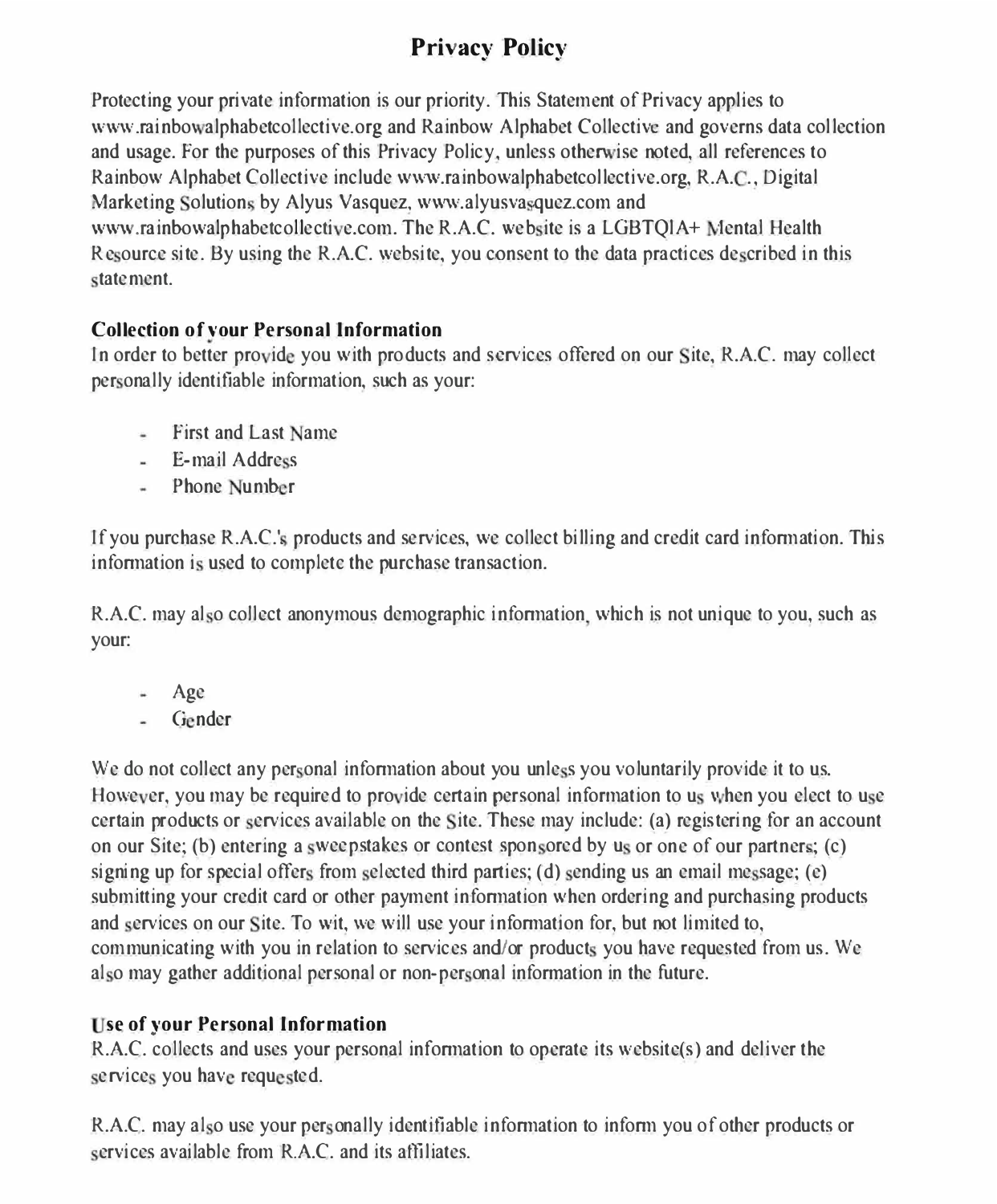### **Sharing Information with Third Parties**

R.A.C. does not sell, rent or lease its customer lists to third parties.

R.A.C. may share data with trusted partners to help perform statistical analysis, send you email or postal mail, provide customer support, or arrange for deliveries. All such third parties are prohibited from using your personal information except to provide these services to R.A.C., and they are required to maintain the confidentiality of your information.

R.A.C. may disclose your personal information, without notice, if required to do so by law or in the good faith belief that such action is necessary to: (a) conform to the edicts of the law or comply with legal process served on R.A.C. or the site; (b) protect and defend the rights or property of R.A.C.; and/or (c) act under exigent circumstances to protect the personal safety of users of R.A.C., or the public.

### **Automatically Collected Information**

Information about your computer hardware and software may be automatically collected by R.A.C., This information can include: your IP address, browser type, domain names, access times and referring website addresses. This information is used for the operation of the service, to maintain quality of the service, and to provide general statistics regarding use of the R.A.C. website.

## Links

This website contains links to other sites. Please be aware that we are not responsible for the content or privacy practices of such other sites. We encourage our users to be aware when they leave our site and to read the privacy statements of any other site that collects personally identifiable information.

## **Security of your Personal Information**

R.A.C. secures your personal information from unauthorized access, use, or disclosure. R.A.C. uses the following methods for this purpose:

 $\sim$ **SSL Protocol** 

When personal information (such as a credit card number) is transmitted to other websites, it is protected through the use of encryption, such as the Secure Sockets Layer (SSL) protocol.

We strive to take appropriate security measures to protect against unauthorized access to or alteration of your personal information. Unfortunately, no data transmission over the Internet or any wireless network can be guaranteed to be 100% secure. As a result, while we strive to protect your personal information, you acknowledge that: (a) there are security and privacy limitations inherent to the Internet which are beyond our control; and (b) security, integrity, and privacy of any and all information and data exchanged between you and us through this Site cannot be guaranteed.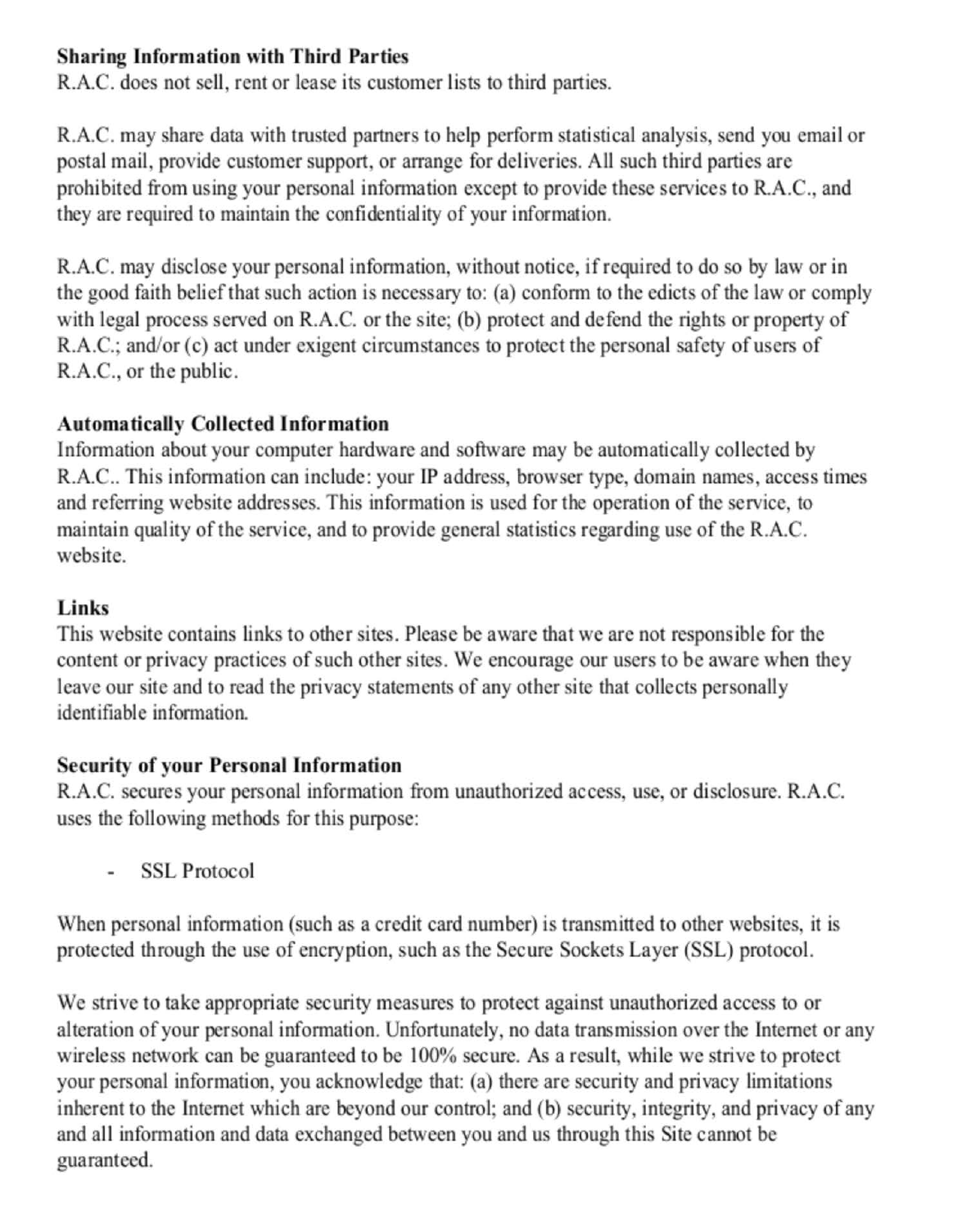### **Right to Deletion**

Subject to certain exceptions set out below, on receipt of a verifiable request from you, we will:

- Delete your personal information from our records; and  $\bullet$
- Direct any service providers to delete your personal information from their records.

Please note that we may not be able to comply with requests to delete your personal information if it is necessary to:

- Complete the transaction for which the personal information was collected, fulfill the  $\bullet$ terms of a written warranty or product recall conducted in accordance with federal law, provide a good or service requested by you, or reasonably anticipated within the context of our ongoing business relationship with you, or otherwise perform a contract between you and us;
- Detect security incidents, protect against malicious, deceptive, fraudulent, or illegal  $\bullet$ activity; or prosecute those responsible for that activity;
- Debug to identify and repair errors that impair existing intended functionality;  $\bullet$
- Exercise free speech, ensure the right of another consumer to exercise his or her right  $\bullet$ of free speech, or exercise another right provided for by law;
- Comply with the California Electronic Communications Privacy Act;  $\bullet$
- Engage in public or peer-reviewed scientific, historical, or statistical research in the  $\bullet$ public interest that adheres to all other applicable ethics and privacy laws, when our deletion of the information is likely to render impossible or seriously impair the achievement of such research, provided we have obtained your informed consent;
- Enable solely internal uses that are reasonably aligned with your expectations based on  $\bullet$ your relationship with us;
- Comply with an existing legal obligation; or
- Otherwise use your personal information, internally, in a lawful manner that is compatible with the context in which you provided the information.

## **Children Under Thirteen**

R.A.C. does not knowingly collect personally identifiable information from children under the age of thirteen. If you are under the age of thirteen, you must ask your parent or guardian for permission to use this website.

## Disconnecting your R.A.C. Account from Third Party Websites

You will be able to connect your R.A.C. account to third party accounts. BY CONNECTING YOUR R.A.C. ACCOUNT TO YOUR THIRD PARTY ACCOUNT, YOU ACKNOWLEDGE AND AGREE THAT YOU ARE CONSENTING TO THE CONTINUOUS RELEASE OF INFORMATION ABOUT YOU TO OTHERS (IN ACCORDANCE WITH YOUR PRIVACY SETTINGS ON THOSE THIRD PARTY SITES). IF YOU DO NOT WANT INFORMATION ABOUT YOU, INCLUDING PERSONALLY IDENTIFYING INFORMATION, TO BE SHARED IN THIS MANNER, DO NOT USE THIS FEATURE. You may disconnect your account from a third party account at any time. Users may learn how to disconnect their accounts from third-party websites by visiting their "My Account" page